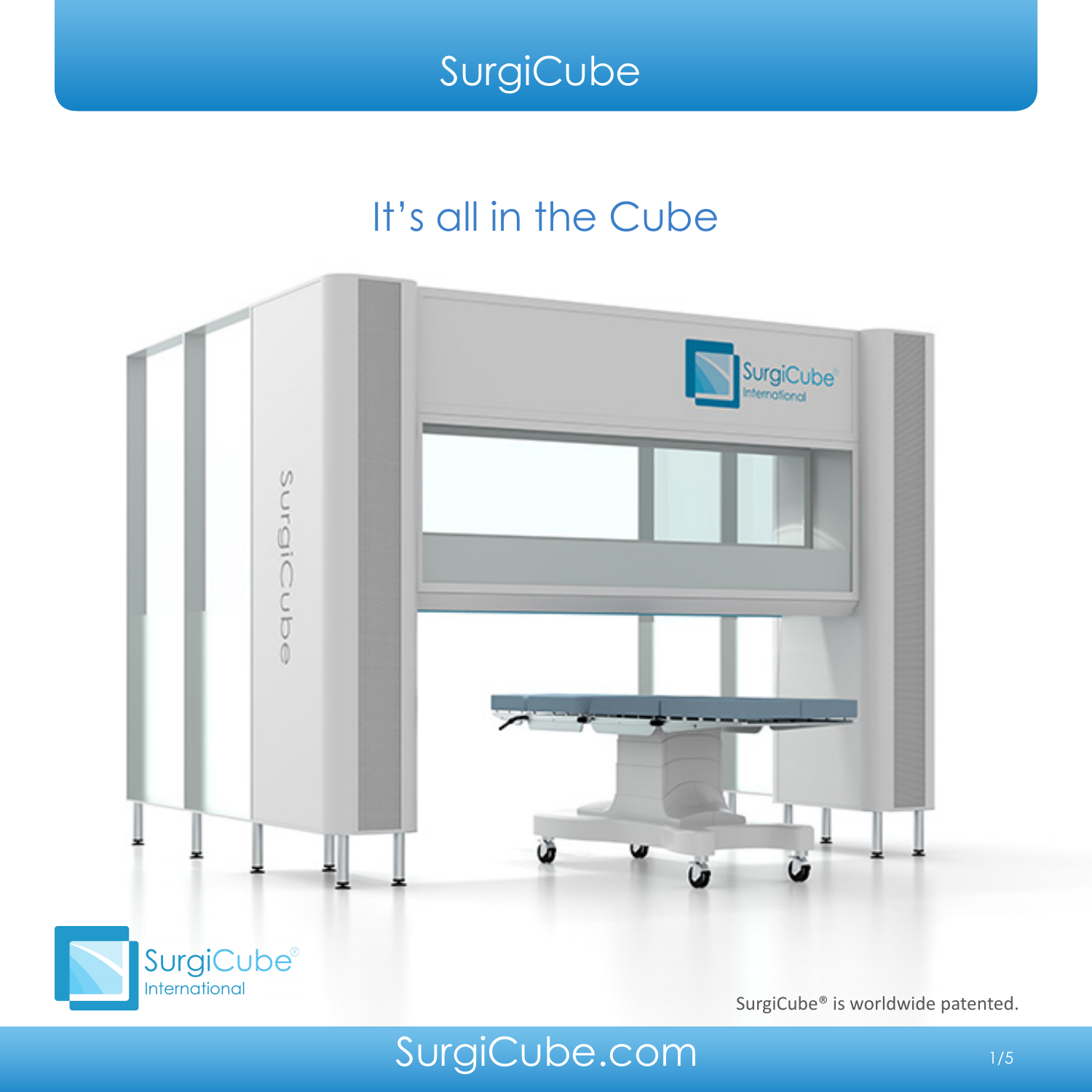#### Downflow as it's meant to be

The SurgiCube provides an ongoing, effective laminar down flow over the surgical area and the instrument tables. The flow passes no contamination sources. It's blown directly on the operating area. Ultraclean air, where you need it.

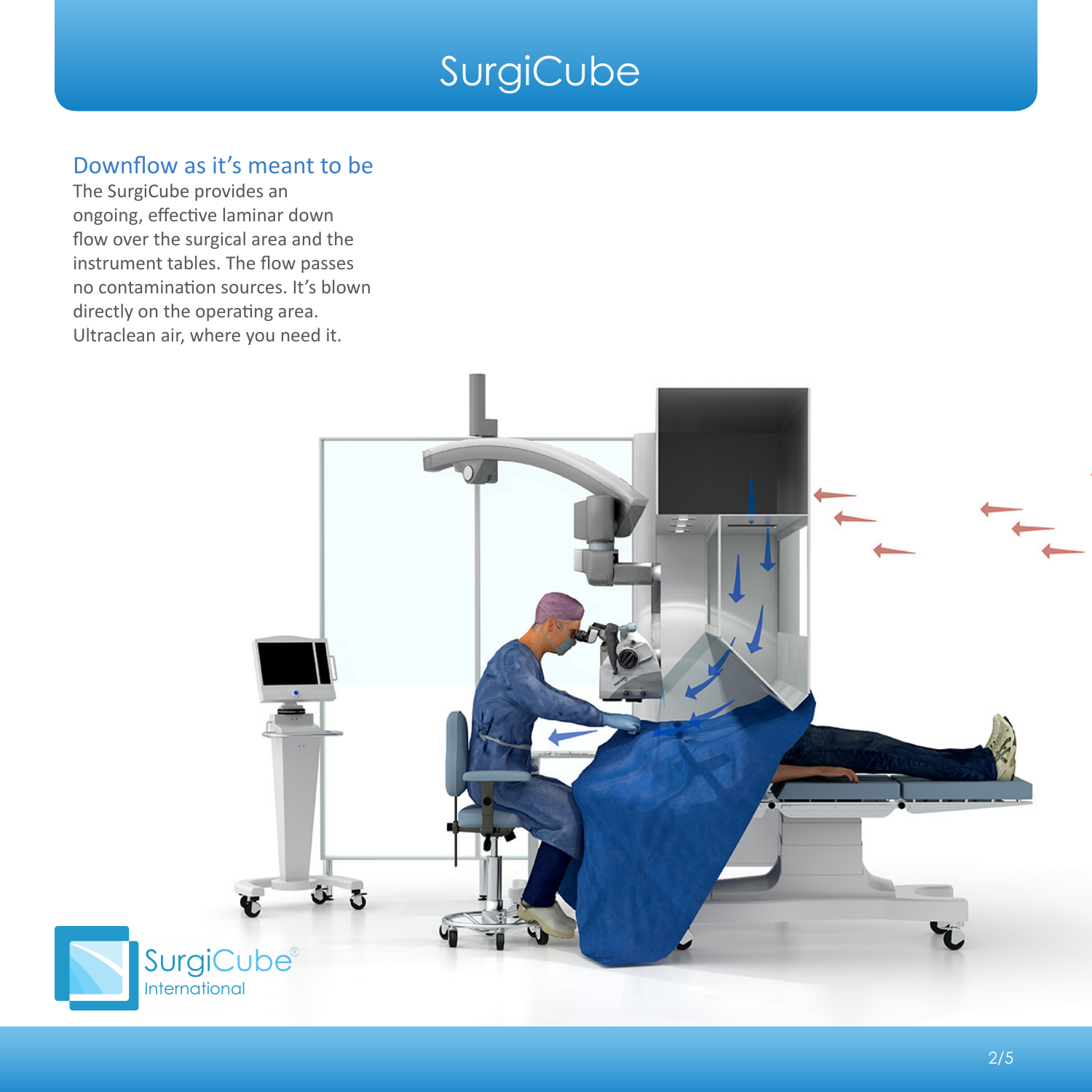#### Patient comfort

The accessibility of the SurgiCube keeps patients satisfied. The preoperation procedure is much quicker and, in addition, the patients can wear their own clothes. Therefore

the operating experience is more like a treatment, resulting in less stress.

draft-free room. After a validation the day following set up, the SurgiCube is operational.

#### Location independent

The SurgiCube can be set up in one day in any domestically cleaned

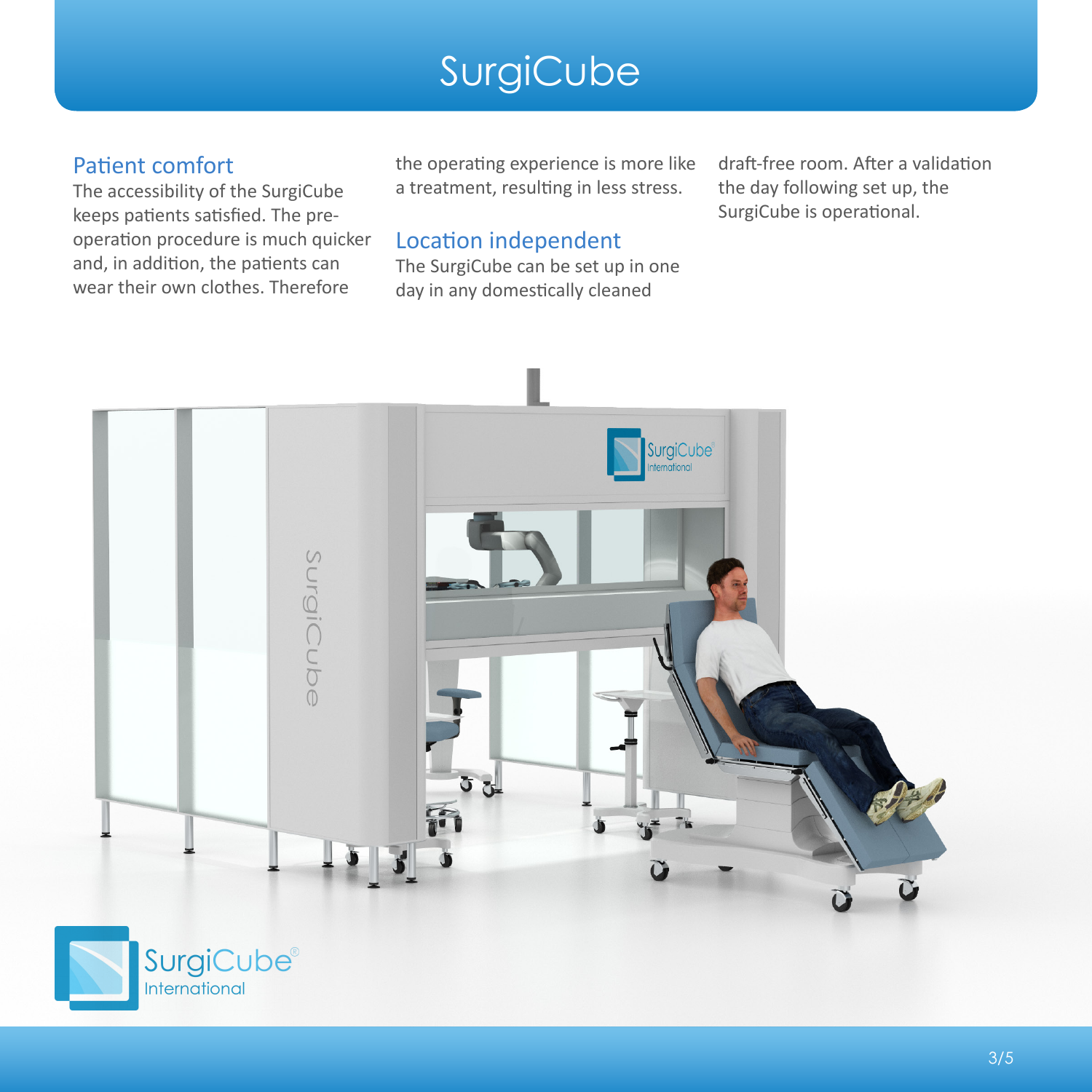#### For all micro-surgical operations

The SurgiCube can be applied to all types of small surface surgeries such as plastic surgery, ENT-surgery, eye surgery, and orthopaedic surgeries

as knee, ankle and wrist operations. The unit is also very suitable for training purposes.

#### Location independent

The SurgiCube can be set up in one

day in any domestically cleaned draft-free room. After a validation the day following set up, the SurgiCube is operational.